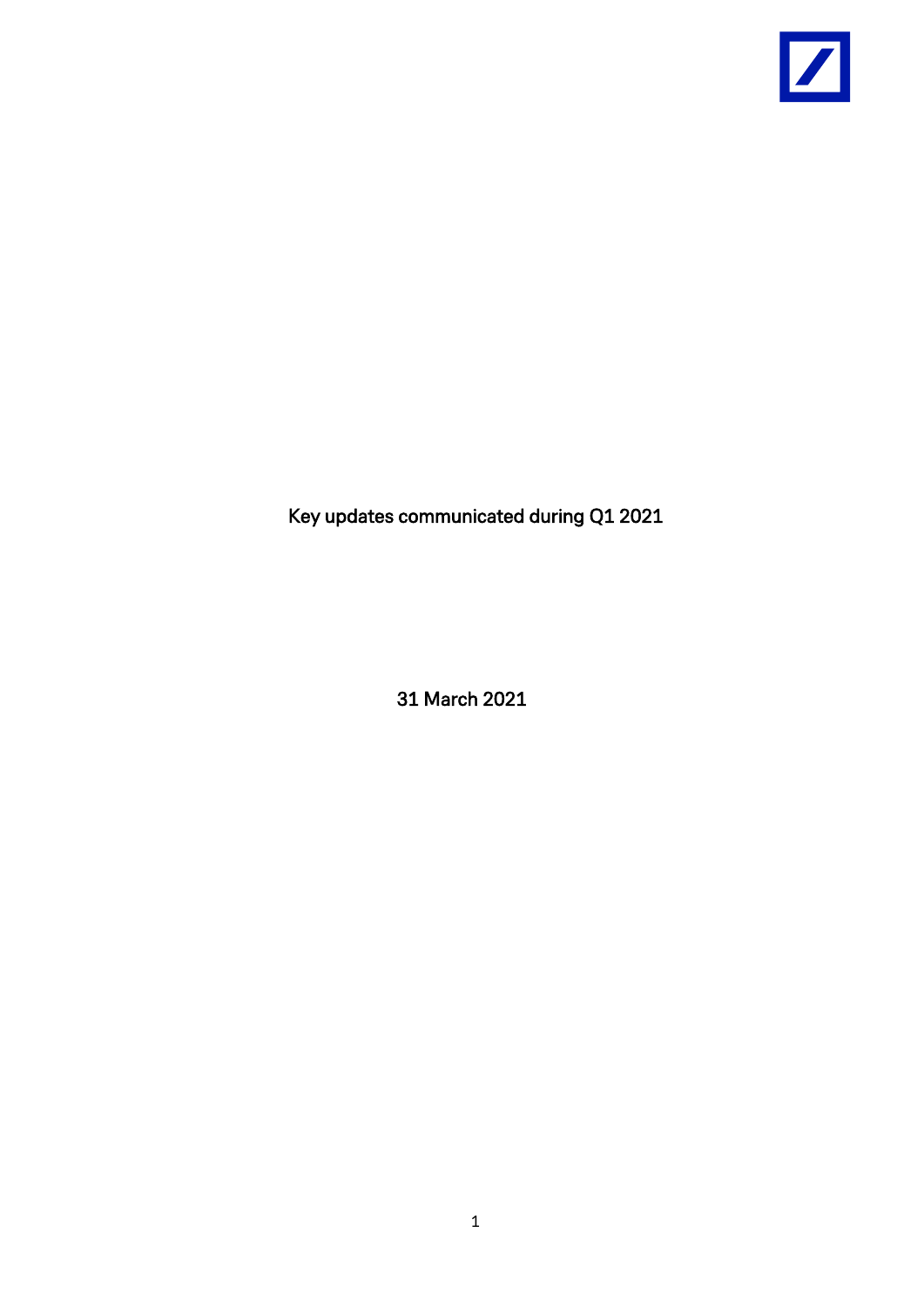# Key updates communicated during Q1 2021

## Revenues:

- At our Q4 2020 results presentation, we confirmed our strong momentum and the sustainability of our revenues, particularly in light of the continued strength in our Investment Bank, with its strong performance in January [https://www.db.com/ir/en/download/Transcript\\_Analyst\\_Call\\_Q4\\_2020.pdf](https://www.db.com/ir/en/download/Transcript_Analyst_Call_Q4_2020.pdf)
- On March 18, at the Morgan Stanley European Financial Conference, we outlined that the Investment Bank revenue momentum had continued and that quarter-todate revenues were up in the Investment Bank (across the franchise, in Origination & Advisory as well as in FIC and in particular in Credit Trading) by about 20% yearover-year

[https://www.db.com/ir/en/download/Fabrizio\\_Campelli\\_at\\_Morgan\\_Stanley\\_Virtua](https://www.db.com/ir/en/download/Fabrizio_Campelli_at_Morgan_Stanley_Virtual_European_Financials_Conference.pdf) [l\\_European\\_Financials\\_Conference.pdf](https://www.db.com/ir/en/download/Fabrizio_Campelli_at_Morgan_Stanley_Virtual_European_Financials_Conference.pdf)

## Bank levy:

- At the Investor Deep Dive 2020, we described our expectation on the Single Resolution Fund bank levy to be approximately EUR300 million for 2021. That was predicated on the assumption of the overall Single Resolution Fund being capped at approximately EUR55 billion
- At the Morgan Stanley European Financial Conference, we outlined with the latest guidance from the Single Resolution Board that the fund may be expanded to over EUR70 billion and that we have been adjusting our charges accordingly. Therefore, we expect bank levies in 2021 to be closer to last year's level, at around EUR600 million
- We would not expect this to be the case in 2022 and we continue to advocate that the peculiarities of 2020, which saw the pandemic expand the deposit base across European banks, should be resolved and should be addressed in future calculations
- We remain committed to the EUR16.7 billion target on adjusted costs (excluding transformation charges) in 2022
- We will do everything we can, even in 2021, to counter the pre-tax profit impact of the incremental charge

[https://www.db.com/ir/en/download/Fabrizio\\_Campelli\\_at\\_Morgan\\_Stanley\\_Virtua](https://www.db.com/ir/en/download/Fabrizio_Campelli_at_Morgan_Stanley_Virtual_European_Financials_Conference.pdf) [l\\_European\\_Financials\\_Conference.pdf](https://www.db.com/ir/en/download/Fabrizio_Campelli_at_Morgan_Stanley_Virtual_European_Financials_Conference.pdf)

## Provision for credit losses:

- For Q1, we expect our provision for credit losses to come in at probably around half of the consensus (as per March 18) of EUR360 million
- We expect overall for 2021, that the overall provision for credit losses profile to be modestly lower than we had for 2020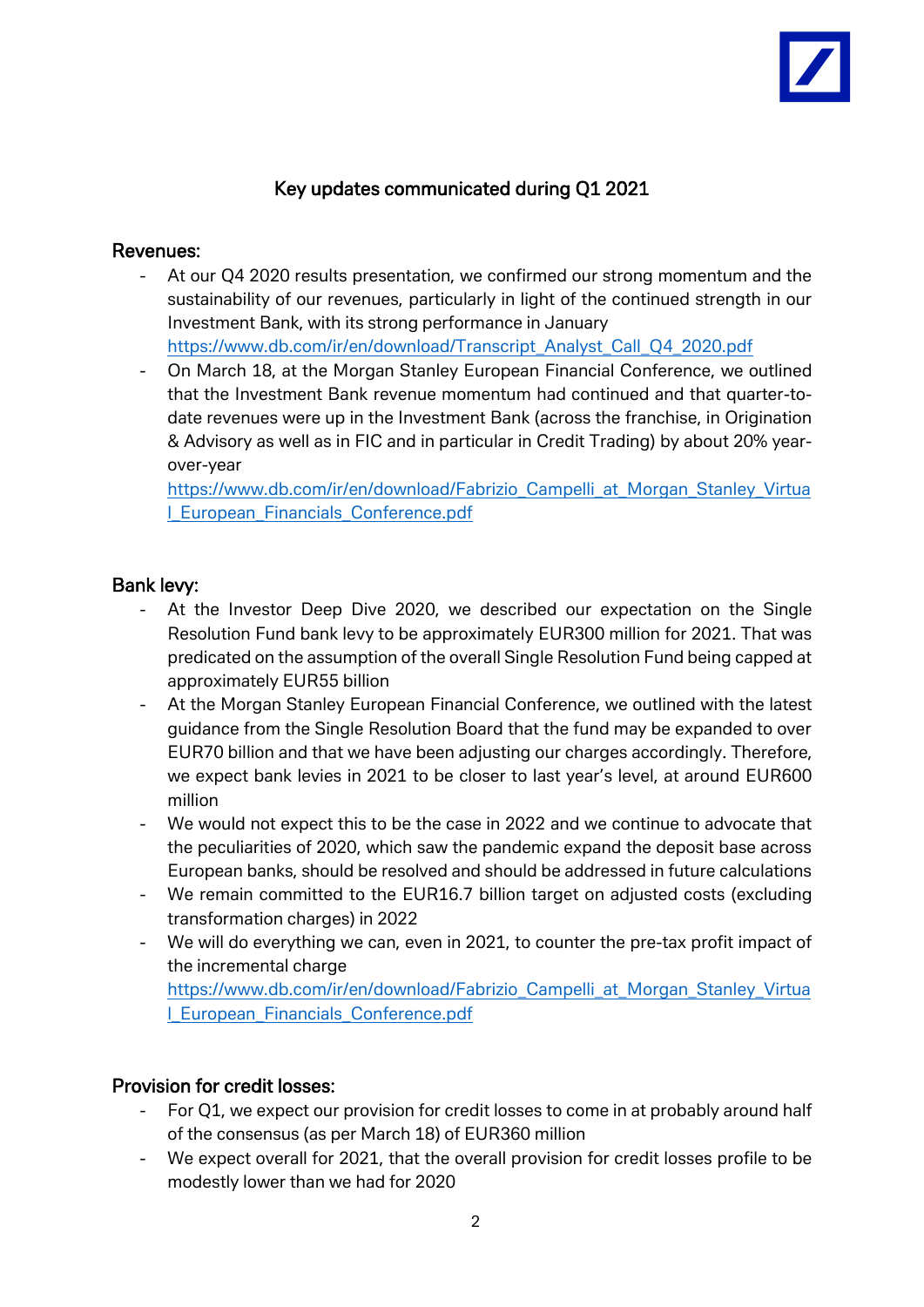

- For 2022 onwards, we expect to see a more normalized provision for credit losses environment of around 25 to 30 basis points [https://www.db.com/ir/en/download/Fabrizio\\_Campelli\\_at\\_Morgan\\_Stanley\\_Virtua](https://www.db.com/ir/en/download/Fabrizio_Campelli_at_Morgan_Stanley_Virtual_European_Financials_Conference.pdf) [l\\_European\\_Financials\\_Conference.pdf](https://www.db.com/ir/en/download/Fabrizio_Campelli_at_Morgan_Stanley_Virtual_European_Financials_Conference.pdf)

## CET1 ratio:

- Our CET 1 ratio was 13.6% at the end of 2020, above the guidance of 13%, that we provided at the Investor Deep Dive 2020
- EUR4 billion of RWA delays in regulatory inflation, principally the Targeted Review of Internal Models which we expected to conclude in the fourth quarter, is now expected to occur in the first quarter of 2021, which increases our full year regulatory inflation assumption to approximately EUR20 billion
- Nearly all of this RWA inflation is expected to occur in the first half of 2021, equivalent to approximately 80 basis points of CET1 capital [https://www.db.com/ir/en/download/Transcript\\_Analyst\\_Call\\_Q4\\_2020.pdf](https://www.db.com/ir/en/download/Transcript_Analyst_Call_Q4_2020.pdf)

## TLTRO:

- On TLTRO, we said that in Q1 2021 we would reach accounting certainty on the second growth condition of 0% between March 2020 and March 2021, that will allow us to accrue for TLTRO as a -100bps instrument for the first quarter and a catch up for the second half of 2020
- All in all we expect to book around EUR125 million in the first quarter [https://www.db.com/ir/en/download/Transcript\\_Fixed\\_Income\\_Call\\_Q4\\_2020.pdf](https://www.db.com/ir/en/download/Transcript_Fixed_Income_Call_Q4_2020.pdf)

## Issuance:

- Following the outlook revision from Moody's at the end of 2020, both Fitch and S&P revised their outlook on our ratings from 'negative' to 'positive' in January and February, reflecting continued transformation progress towards our 2022 targets
- During Q1 2021, we were active in the issuance market across several instruments which were met with strong investor appetite
- Following a USD1.25 billion Tier 2 transaction through the New York branch in January, we used the positive market environment and raised EUR3.7 billion senior non-preferred across two benchmark transactions (EUR3 billion and GBP600 million) in February
- This was followed by a USD800 million senior preferred green bond issuance in March, our second green bond issue and inaugural USD senior preferred transaction
- On March 30, we also issued a USD 750 million senior non-preferred bond, with Diversity & Inclusion firms as bookrunners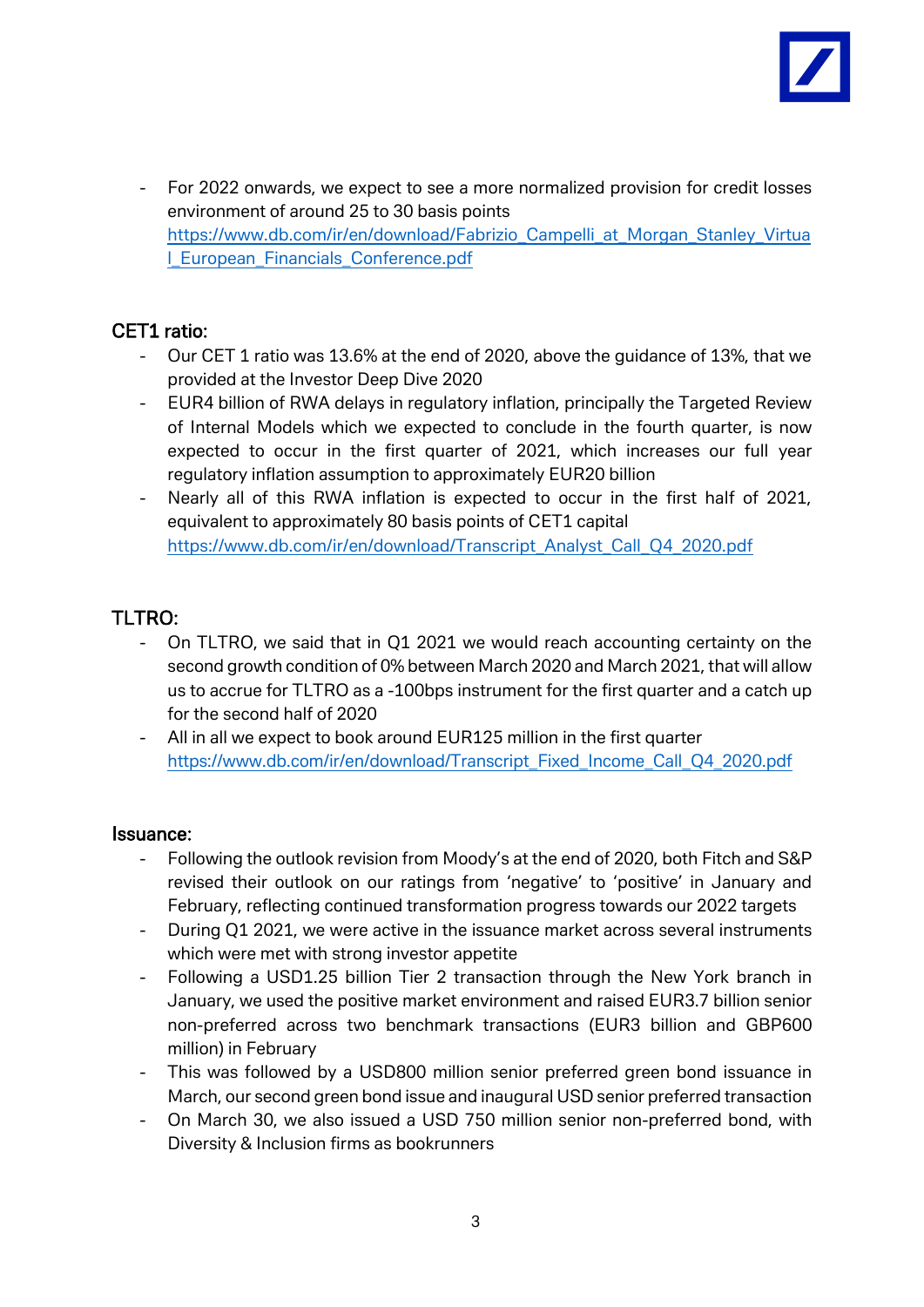

## Greensill:

- At the Morgan Stanley European Financial Conference, we stated that we do not have as a bank any direct exposure to Greensill or the GFG Alliance
- As a German bank we are a contributor to the German deposit insurance schemes, and there will likely be an impact from that perspective
- These schemes are fully funded, and there is currently no expectation of any imminent impact deriving from those events. Over time, there may be the need to replenish the schemes
- Volume and timing of this are still unclear, but we do not envisage this to be imminent

[https://www.db.com/ir/en/download/Fabrizio\\_Campelli\\_at\\_Morgan\\_Stanley\\_Virtua](https://www.db.com/ir/en/download/Fabrizio_Campelli_at_Morgan_Stanley_Virtual_European_Financials_Conference.pdf) [l\\_European\\_Financials\\_Conference.pdf](https://www.db.com/ir/en/download/Fabrizio_Campelli_at_Morgan_Stanley_Virtual_European_Financials_Conference.pdf)

## US client position:

As reported, we have significantly de-risked our exposure without incurring any losses. We are managing down the immaterial remaining client positions, on which we also do not expect to incur any loss

## Management Board updates:

- On March 29, the Supervisory Board announced several changes to the Management Board https://www.db.com/news/detail/20210329-deutsche-bank-focuses-itsmanagement-board-to-support-sustainable-profitability?language\_id=1